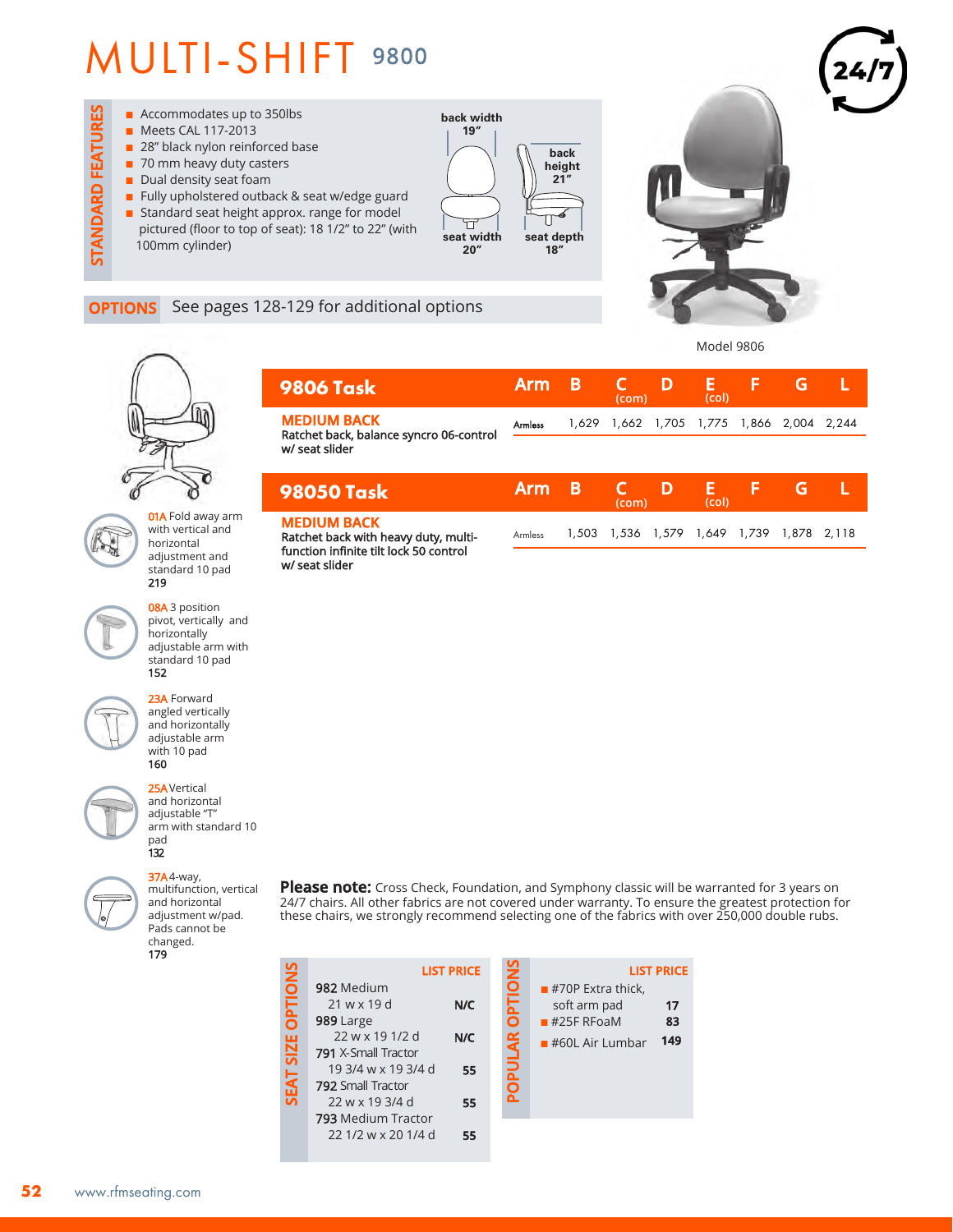# MULTI-SHIFT <sup>9800</sup>



### **OPTIONS** See pages 128-129 for additional options

**9826 Task**



Model 9826

**Arm B C D E F G L** 



**01A** Fold away arm with vertical and horizontal adjustment and standard 10 pad 219

08A 3 position pivot, vertically and horizontally adjustable arm with standard 10 pad 152



23A Forward angled vertically and horizontally adjustable arm with 10 pad 160

25AVertical

and horizontal adjustable "T"

> 132 37A4-way,

pad



multifunction, vertical and horizontal adjustment w/pad. Pads cannot be changed. 179

arm with standard 10

|                                                           |            |       | (com) |   | (col)                                     |    |   |  |
|-----------------------------------------------------------|------------|-------|-------|---|-------------------------------------------|----|---|--|
| <b>MANAGERS HIGH BACK</b>                                 | Armless    |       |       |   | 1,700 1,733 1,775 1,846 1,936 2,075 2,314 |    |   |  |
| Ratchet back, balance syncro 06-control<br>w/ seat slider |            |       |       |   |                                           |    |   |  |
| <b>98250 Task</b>                                         | <b>Arm</b> | B     | (com) | D | Е.<br>(col)                               | 15 | G |  |
| <b>MANAGERS HIGH BACK</b>                                 | Armless    | 1.573 |       |   | 1,606 1,649 1,719 1,810 1,948 2,188       |    |   |  |

Ratchet back with heavy duty, multifunction infinite tilt lock 50 control w/ seat slider

Please note: Cross Check, Foundation, and Symphony classic will be warranted for 3 years on 24/7 chairs. All other fabrics are not covered under warranty. To ensure the greatest protection for these chairs, we strongly recommend selecting one of the fabrics with over 250,000 double rubs.

|                |                           | <b>LIST PRICE</b> |
|----------------|---------------------------|-------------------|
| <b>OPTIONS</b> | 980 Small                 |                   |
|                | 20 w x 18 d               | N/C               |
|                | 989 Large                 |                   |
|                | 22 w x 19 1/2 d           | N/C               |
| <b>SIZE</b>    | 791 X-Small Tractor       |                   |
|                | 19 3/4 w x 19 3/4 d       | 55                |
| EAT            | 792 Small Tractor         |                   |
| ភ              | 22 w x 19 3/4 d           | 55                |
|                | <b>793</b> Medium Tractor |                   |
|                | 22 1/2 w x 20 1/4 d       |                   |

|              |                                   | <b>LIST PRICE</b> |
|--------------|-----------------------------------|-------------------|
|              | $\blacksquare$ #70P Extra thick,  |                   |
| <b>NOLL</b>  | soft arm pad                      | 17                |
| C            | $#25F$ RFoaM                      | 83                |
|              | $#60L$ Air Lumbar                 | 149               |
| <b>PULAR</b> | $#70L$ Air Thoracic               | 149               |
|              | $#68L$ Air Lumbar                 |                   |
| ٠            | & Thoracic                        | 237               |
|              | $\blacksquare$ #65HR Articulating |                   |
|              | headrest                          |                   |